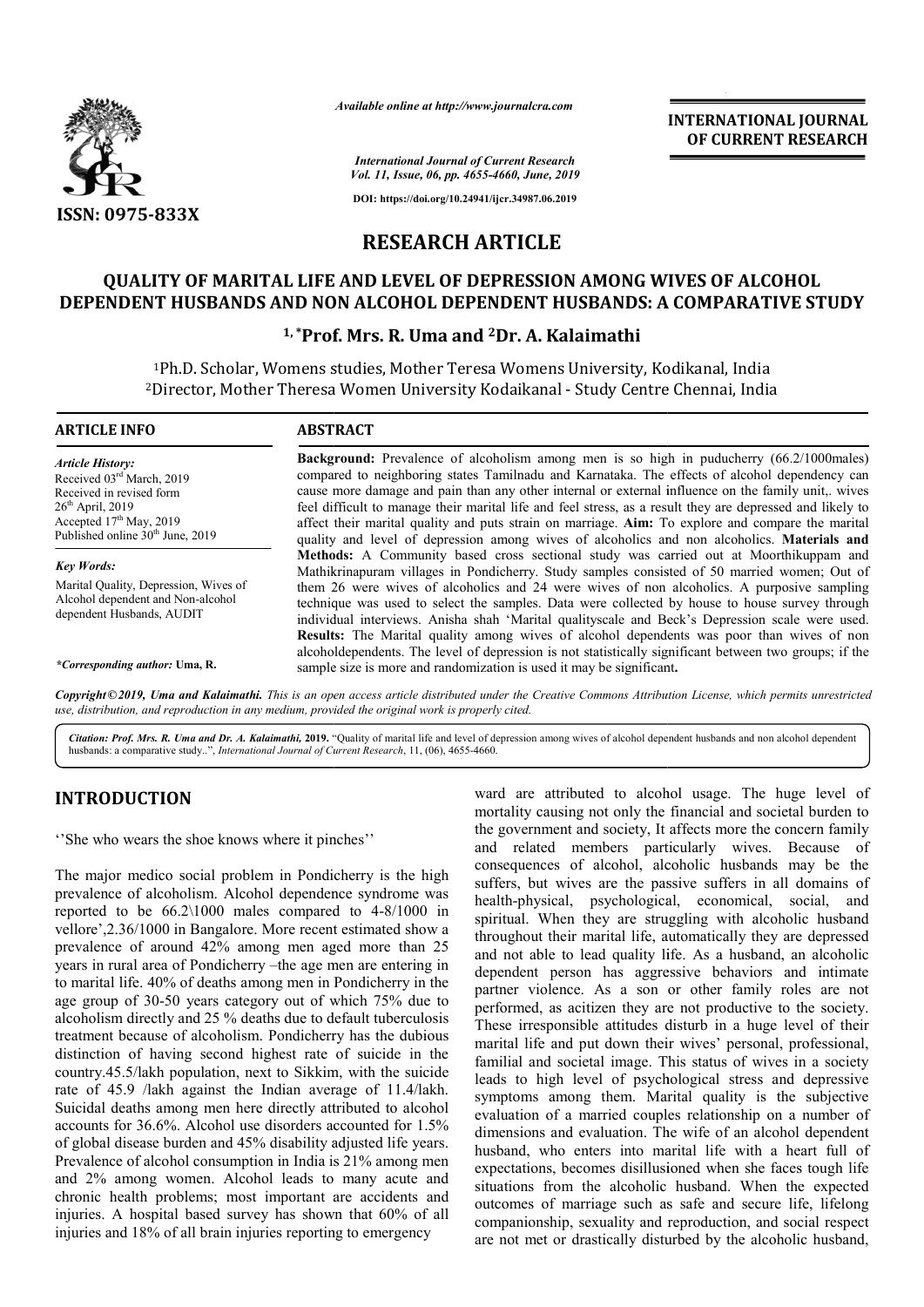naturally the wives are depressed and their marital life is unstable.

**Leonard and Roberts** found that husband's drinking was predictive factor for poor marital quality and it increases marital instability over one year subsequent divorce in a sample of young adults. Chilcoat and Breslan found that when the husband is alcoholic, couples have deficits in marital problem solving that exacerbate the effects of marital conflict. Keeping in this mind, the researcher has measured marital quality and level of depression among wives of alcohol dependents and nonalcohol dependents. Important mechanism for the destructive effects of alcoholism on marriage are through negative marital interactions processes. Thus identification of a interaction processes associated with marital disruption in alcoholic wives may reveal targets for intervention efforts designed to prevent negative marital outcomes. The present study intended to do a comparative assessment between wives of alcoholics and nonalcoholics for high degree of empathetic understanding, is help the wives of alcoholics in better coping for best marital quality by enlarge quality of a society because status of women reflects the status of any society.

### **MATERIALS AND METHODS**

The population of the study had constituted wives of alcoholics and non alcoholics who were living in Moorthikuppam and Mathikrishnapuram villages in Puducherry. Under kirumambakkam Primary Health Centre, 22 villages were there. Each village had been considered as one cluster and from this list, two villages were selected using simple random sampling. The researcher included the married women who were living with alcoholic and nonalcolic husbands. Married men had; AUDIT (ALCOHOL USE DISORDER IDENTIFICATION TEST) score more than8.was considered as alcohl dependent. Out of 50 married women 26 were wives of alcoholics and 24 were wives of non alcoholics. The researcher developed socio demographic data sheet and used standardized Anisha Shah' Marital quality scale and Beck's Depression scale to collect expected data. After obtaining their consent, individual interviews were scheduled. Each interview took 20 minutes. The researcher collected qualitative data also for better exploration.

**Data analysis and statistical methods used:** To assess the marital quality and level of depression, the investigator used descriptive statistics which includes the mean standard deviation and percentage.

- In order to compare the marital quality and level of depression , the investigator adopted 't' test and Mann-Whitney U test
- To associate the Marital Quality and level of depression with demographic variables the investigator used KruskalWalis (ANOVA**)** and Mann-Whitney test used.

### **RESULTS**

Table 1 reveals the percentage distribution of wives of alcoholic dependent wives of non-alcoholic dependent according to the demographic variables such as age, education, occupation, monthly family income, type of marriage, duration of marriage, number of children and type of household. Regarding age, 2(7.7%) subjects belong to 18-22 years of age

group, 4(15.4%) were belong to 23-27 years, 4(15.4%) were to 28-32 years, 9(34.6%) were to 33-37 years and 7 (26.9%) subjects to 37 and above years in the wives of alcoholic dependent group whereas in wives of non-alcoholic dependent group  $1(4.2\%)$  subject belongs to 18-22 years, 4  $(16.7\%)$ subjects belong to 23-27 years, 6 (25%) subjects belong to 28- 32 years , 4(16.7%)belong to 33-37 years and 9 (37.5) subjects to 37-45 years. With regard to education, 3 Wives of Alcoholic dependent group were illiterate, 4(15.4%) subjects had primary level, 13 subjects (50%) had middle to secondary level, 4(15.4%)subjects had higher secondary level and 2(7.7%) subjects had Graduate and PG level of education whereas among wives of non-alcoholic dependents,2(8.3%) subjects were illiterate, 3 (12.5%) subjects had primary level, 5(20.8%) subjects had middle to secondary level, 2(8.3%) had higher secondary level and 12 (50%) had Graduation level of education. In respect to occupation, in Wives of Alcoholic dependent husbands group, 20(76.9%) were home-makers, 4(15.4%) were doing manual labour, 2(7.7%) were Petti shop owners and Anganwadi teacher. While in wives of nonalcoholic dependent husbands group,11 (45.8%) were home makers, 2(8.3%) were labours, 5(20.8%) were clerical staff, shop owner and farmerand 6(25%) were professionals.

In considering monthly family income in wives of alcoholic dependent husbands, 22 (84.6%) of them belonged to 5000 to 1000 of income per month, 3(11.5%) of them to 10,001 - 15,000 of income,1(3.8%) subjects Rs.15,001 – 20,000. Whereas in wives of non-alcohol dependent husbands group, 11 (45.8%) of them belonged to 5000-10,000 of income per month, 2(8.3%) of them to Rs.10,001-15,000 of income, 1  $(4.2\%)$  of them to Rs.15,001 – 20,000 of income and 6 (25%) of them to 20,001 and above.

# **DISCUSSION**

The findings of the study are discussed congruent with the objectives of this study as follows:

**Identification of married alcohol dependent husbands and non-alcohol dependent husbands:** The present findings of this study reveals that out of 50 married men, 26 were alcohol dependents and 24 were non-alcohol dependents; With the help of AUDIT (Alcohol Use Disorders Identification Test), 26 married men identified as alcoholics; out of them 6 were categorized under hazardous alcohol use , 12 were dependence symptoms and 8 were harmful alcohol use domains; According to WHO, hazardous alcohol use men (no.6) and dependence symptoms men (no.12) were given simple advice, and brief counseling and advised community teachers/ students to monitor them and harmful alcohol use men (no.8) were referred to De-addiction centres for treatment.

In Moorthikuppam and Mathikrishnapuram villages men are consuming commonly arrack, Beer, whiskey and palm wine in an average 250 ml/ day; monthly average money spent by a men for alcohol consumption was Rs.3000; Reasons for alcohol consumption were recorded as body pain and feeling tired; most of them were labourers and farmers.

**Assessment of Marital quality of wives of alcohol dependent husbands and non-alcohol dependent husbands:** Best quality of marital life perceived by wives of alcoholic and wives of non-alcoholic were 57.7% and 83.3% respectively. –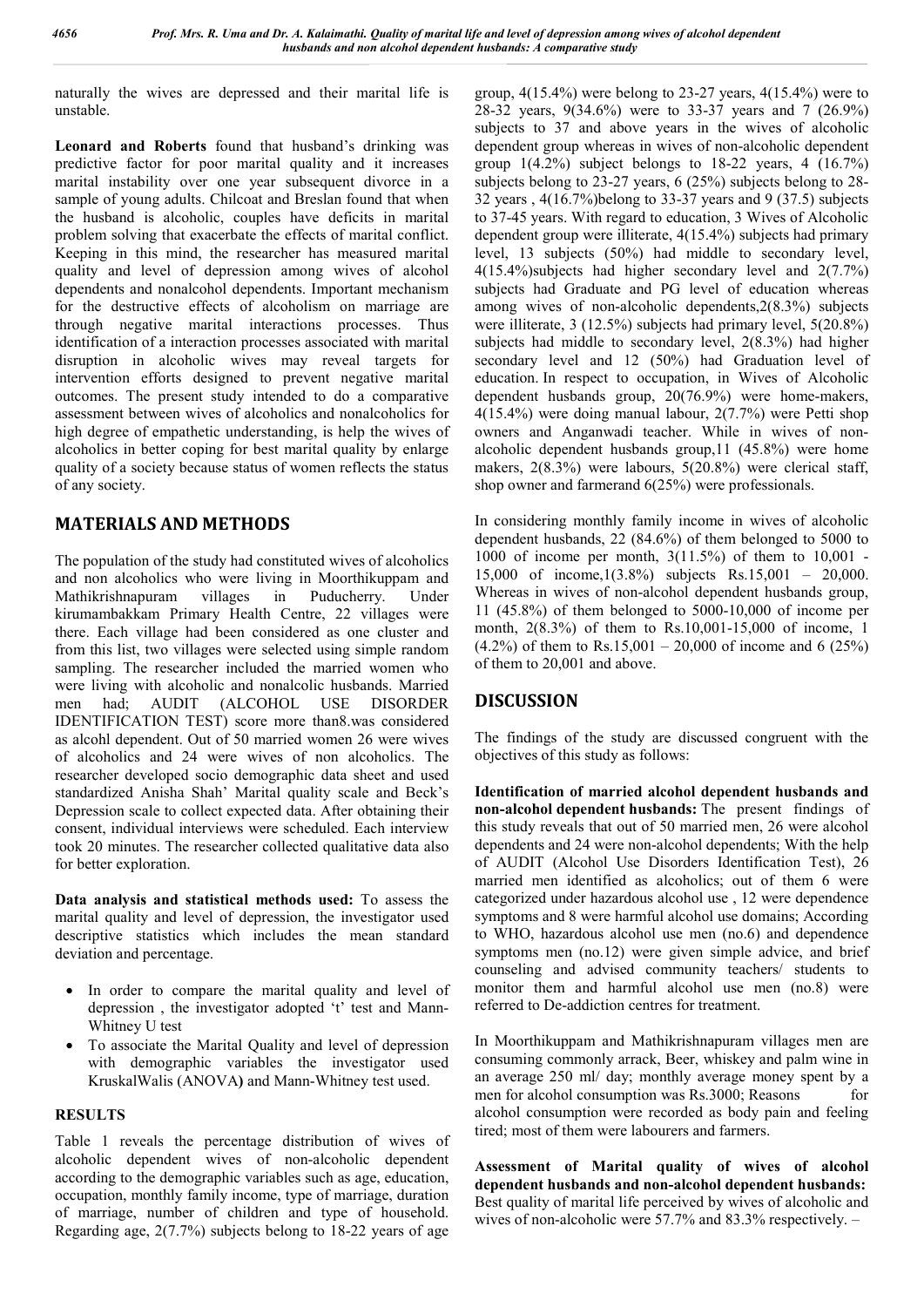| S. No                   | Socio Demographic variables                         |                | Wives of alcoholics | Wives of non-alcoholics | Total         |                         |               |
|-------------------------|-----------------------------------------------------|----------------|---------------------|-------------------------|---------------|-------------------------|---------------|
|                         |                                                     | No             | $\frac{0}{0}$       | No                      | $\frac{0}{0}$ | No                      | $\frac{0}{0}$ |
| $\overline{1}$          | Age (in years)                                      | $\overline{2}$ | 7.7                 | $\mathbf{1}$            | 4.2           | $\overline{\mathbf{3}}$ | 6.0           |
| $\overline{2}$          | $18 - 22$                                           | $\overline{4}$ | 15.4                | $\overline{4}$          | 16.7          | 8                       | 16.0          |
| $\overline{\mathbf{3}}$ | $23 - 28$                                           | $\overline{4}$ | 15.4                | 6                       | 25.0          | 10                      | 20.0          |
| $\overline{4}$          | $29 - 33$                                           | $\overline{9}$ | 34.6                | $\overline{4}$          | 16.7          | 13                      | 26.0          |
| 5                       | $34 - 37$<br>$37 - 45$                              | $\overline{7}$ | 26.9                | $\mathbf{Q}$            | 37.5          | 16                      | 32.0          |
| $\overline{1}$          | Education                                           | $\overline{3}$ | 11.5                | $\overline{2}$          | 8.3           | 5                       | 10.0          |
| $\overline{2}$          | Illiterate                                          | $\overline{4}$ | 15.4                | $\overline{\mathbf{3}}$ | 12.5          | $\overline{7}$          | 14.0          |
| $\overline{\mathbf{3}}$ | Primary<br>Middle & Secondary                       | 13             | 50.0                | 5                       | 20.8          | 18                      | 36.0          |
| $\overline{4}$          | Higher secondary                                    | $\overline{4}$ | 15.4                | $\overline{2}$          | 8.3           | 6                       | 12.0          |
| 5                       | Graduate &PG                                        | $\overline{2}$ | 7.7                 | 12                      | 50.0          | 14                      | 28.0          |
| $\mathbf{1}$            | Occupation                                          | 20             | 76.9                | 11                      | 45.8          | 31                      | 62.0          |
| $\overline{2}$          | Home maker<br>Labour / coolie                       | $\overline{4}$ | 15.4                | $\overline{2}$          | 8.3           | 6                       | 12.0          |
| $\overline{3}$          | Clerical staff / shop owner/ farmer<br>professional | $\overline{2}$ | 7.7                 | 5                       | 20.8          | $\overline{7}$          | 14.0          |
| $\overline{4}$          |                                                     | $\theta$       | 0.0                 | $\overline{6}$          | 25.0          | 6                       | 12.0          |
| $\mathbf{1}$            | Monthly Family Income (Rs.)                         | 22             | 84.6                | 15                      | 62.5          | 37                      | 74.0          |
| $\overline{c}$          | $5000 - 10,000$<br>$10,001 - 15,000$                | 3              | 11.5                | $\overline{c}$          | 8.3           | 5                       | 10.0          |
| 3                       | $15,001 - 20,000$<br>$20,001 - above$               | $\mathbf{1}$   | 3.8                 | $\mathbf{1}$            | 4.2           | $\overline{c}$          | 4.0           |
| $\overline{4}$          |                                                     | $\mathbf{0}$   | 0.0                 | 6                       | 25.0          | 6                       | 12.0          |
| $\mathbf{1}$            | Type of Marriage<br>Arranged                        | 19             | 73.1                | 18                      | 75.0          | 37                      | 74.0          |
| $\overline{c}$          | Love                                                | $\overline{7}$ | 26.9                | 6                       | 25.0          | 13                      | 26.0          |
| $\overline{1}$          | Duration of Marriage                                | $\overline{8}$ | 30.8                | $\overline{5}$          | 20.8          | 13                      | 26.0          |
|                         | $1 - 5$ years                                       | $\overline{2}$ | 7.7                 | 6                       | 25.0          | 8                       | 16.0          |
| $\frac{2}{3}$           | $6 - 10$ years                                      | $\overline{5}$ | 19.2                | $\overline{5}$          | 20.8          | 10                      | 20.0          |
| $\overline{4}$          | $11 - 15$ years<br>$16 - 25$ years                  | 11             | 42.3                | 8                       | 33.3          | 19                      | 38.0          |
| $\boldsymbol{0}$        | No-Children                                         | $\mathbf{0}$   | 0.0                 | $\mathbf{1}$            | 4.2           | $\mathbf{1}$            | 2.0           |
| $\overline{1}$          | No child                                            | $\overline{5}$ | 19.2                | $\overline{7}$          | 29.2          | 12                      | 24.0          |
| $\overline{c}$          | One                                                 | 17             | 65.4                | 10                      | 41.7          | 27                      | 54.0          |
| $\overline{\mathbf{3}}$ | Two<br>Three and more                               | 3              | 11.5                | 6                       | 25.0          | 9                       | 18.0          |
| $\overline{1}$          | Type of Household                                   | $\overline{9}$ | 34.6                | 15                      | 62.5          | 24                      | 48.0          |
| $\overline{2}$          | Joint<br>Nuclear                                    | 17             | 65.4                | 9                       | 37.5          | 26                      | 52.0          |

**Table1. Distribution of subjects according to the Socio-demographic variables n=50**





| S.No. | Marital <sup>(</sup><br>Quality Score |           | Wives of alcohol dependent husbands | Wives of non-alcohol dependent husbands | Total |    |               |
|-------|---------------------------------------|-----------|-------------------------------------|-----------------------------------------|-------|----|---------------|
|       |                                       |           | $\frac{0}{0}$                       |                                         |       | мu | $\frac{6}{9}$ |
|       | Best                                  |           |                                     | $\sim$<br>∠∪                            | o o   |    | 70            |
|       | boot                                  | $\cdot$ v | 38.5                                |                                         | 10.   |    | ጎር            |
|       | Poor                                  |           |                                     |                                         |       |    |               |

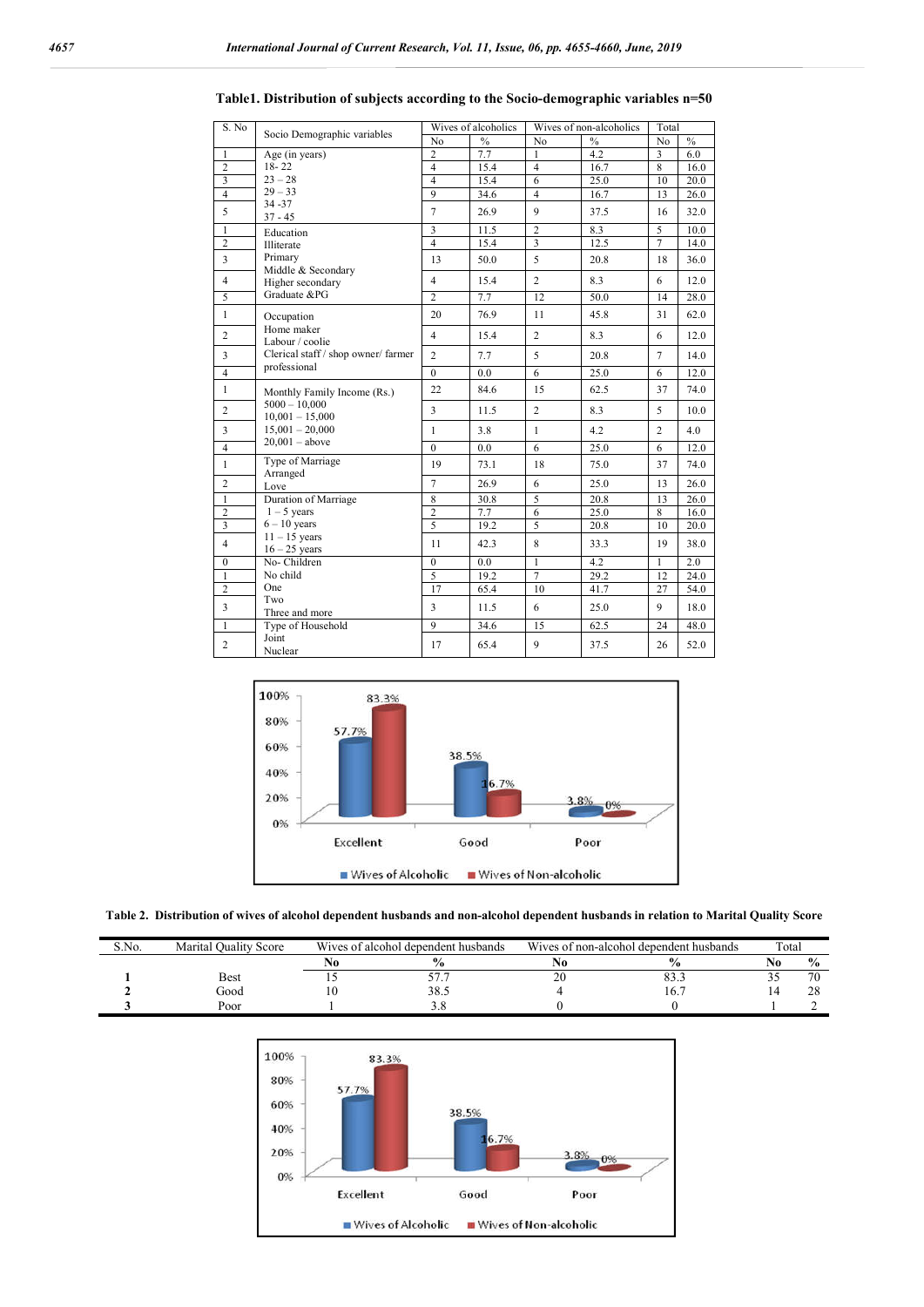#### **Table 3. Distribution of subjects of wives of alcohol dependent husbands and non-alcohol dependent husbands in relation to level of depression**

| S. No. | Level of Depression | Wives of alcoholics |      |    | Wives of non-alcoholics | Total |      |  |
|--------|---------------------|---------------------|------|----|-------------------------|-------|------|--|
|        |                     | No                  |      | No | $\%$                    |       | $\%$ |  |
|        | Normal              |                     | 50   |    | 70.8                    | 30    | 60   |  |
|        | Mild                |                     | 26.9 |    | 12.5                    | 10    | 20   |  |
|        | Borderline          |                     | 3.8  |    |                         |       |      |  |
|        | Moderate            |                     | 5.4  |    |                         |       | 10   |  |
|        | Severe              |                     |      |    |                         |       |      |  |

Normal = 1-10; mild = 11-16; Borderline =17-20; moderate = 21-30; severe = 31-40.



**Table 4. Comparison of marital quality score between wives of alcohol dependent husbands and non-alcohol dependent husbands**



These women's husband's alcoholism not lowers the marital quality surprisingly. Most of their husbands (no.18) comes under monitored stage of alcohol consumption; so they are not much disturbs their marital relationship. Only one (3.8%) subject of wives of alcohol dependent perceived poor quality of marital life. Her husband was in harmful alcohol use domain; Anish shah's marital quality consists of 50 items under 12 domains like understanding rejection, satisfaction, affection, despair, decision making, discontent, dissolution potential, dominance, self-disclosure, trust and role functioning. Many wives positively expressed the understanding, affection, trust, & satisfaction domains and the rejection, dominance, decision making and self disclosure were negatively recorded.

**Assessment of level of depression among wives of alcohol dependent husbands and non-alcohol dependent husbands:** The findings of the present study rewarded that 50% of wives of alcohol dependents had normal mood whereas 70.8% of wives of non-alcoholic had normal mood.

Level of mild depression is higher in wives of alcoholic (26.9%) than wives of non-alcoholic (12.5%). Surprisingly borderline depression is high in wives of non-alcoholic  $(12.5\%)$  than wives of alcoholic $(3.8\%)$ . wives of nonalcoholicswith borderline depression had problems with mother-in-law and financial crisis; severe depression in wife of alcoholic had recently identified transgender son and harmful alcohol use husband.

**Table 5. Comparison of level of depression between wives of alcohol dependent husbands and non-alcohol dependent husbands**

|        | Wives of alcoholics $(n=26)$ |      |      | Wives of non-alcoholics $(n=24)$ |    | Over all |       |  |
|--------|------------------------------|------|------|----------------------------------|----|----------|-------|--|
| Mean   | SD                           | SE   | Mean | SD                               | SE |          | D     |  |
| 12.038 | 9408                         | 10.5 | 7 75 | 6 138                            |    | 2.26     | 0.096 |  |

**Comparison of Marital Quality and level of depression:** The mean score of marital quality status among wives of nonalcohol is higher (98.38) than wives of non-alcoholic (85.38) high score indicates poor quality of marital among wives of alcoholic according to that tool's score interpretation.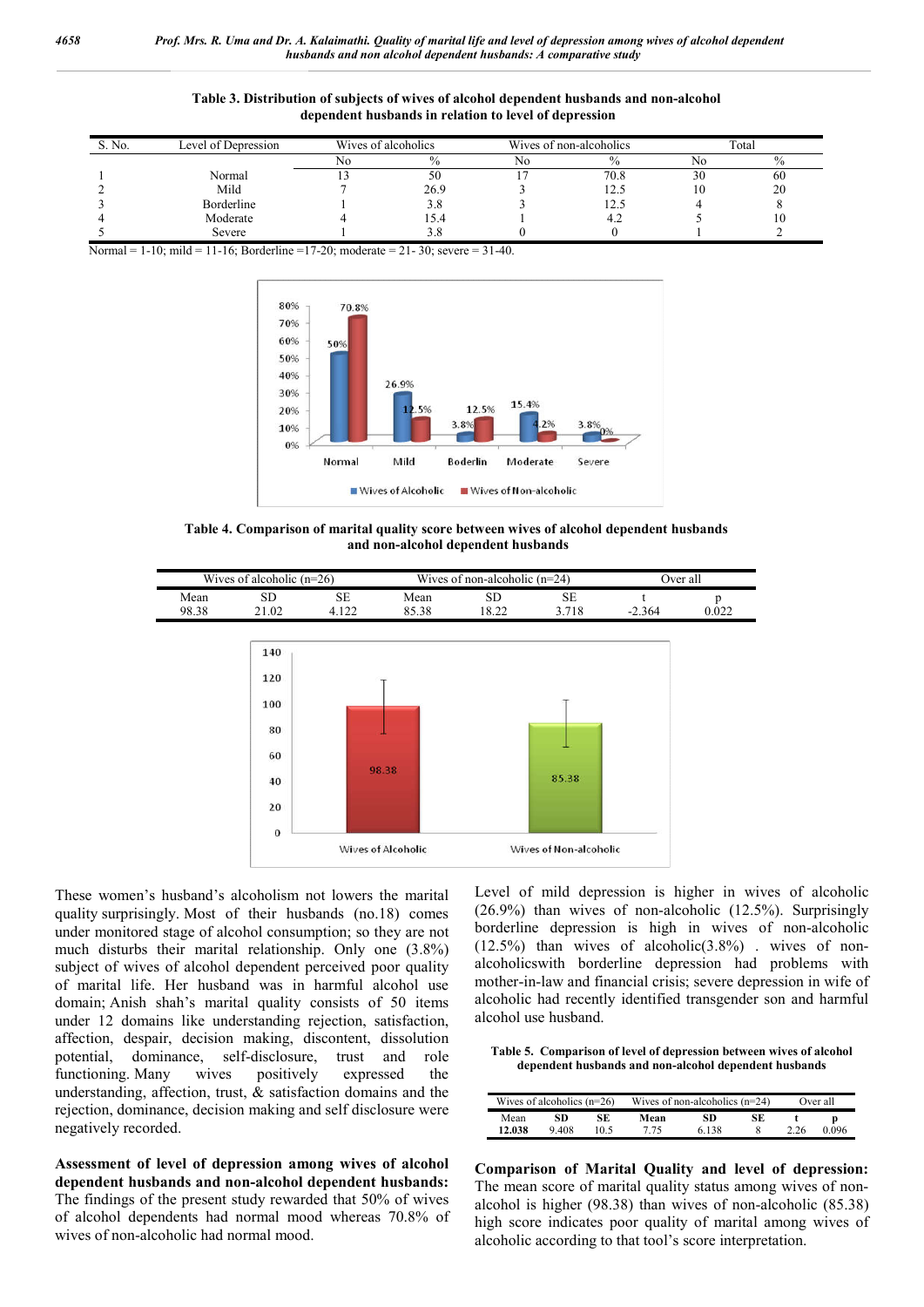|                                                |                               | Wives of non-alcoholics |                | Wives of alcoholics       |                       |                                  |                |                             |                           |                      |
|------------------------------------------------|-------------------------------|-------------------------|----------------|---------------------------|-----------------------|----------------------------------|----------------|-----------------------------|---------------------------|----------------------|
| Demo                                           | N                             | Mean                    | Median         | <b>Standard Deviation</b> | KW/MW<br>Test p-value | N                                | Mean           | Median                      | <b>Standard Deviation</b> | KW/MW<br>testp-value |
| Age (in years)                                 |                               |                         |                |                           |                       |                                  |                |                             |                           |                      |
| $18 - 22$<br>$23 - 28$                         | $\mathbf{1}$                  | 86                      | 86<br>78       | $\sim$<br>18.01           |                       | $\overline{c}$                   | 116            | 116                         | 8.49                      |                      |
| $29 - 33$                                      | $\overline{4}$                | 79.75<br>83.83          | 78.5           | 23.49                     | 0.9281                | $\overline{4}$<br>$\overline{4}$ | 80.5<br>96.5   | 78.5<br>93                  | 11.03<br>22.65            | 0.1275               |
|                                                | 6                             |                         |                |                           |                       | 9                                |                | 100                         |                           |                      |
| 34 - 37<br>$37 - 45$                           | $\overline{4}$<br>$\mathbf Q$ | 84.25<br>89.33          | 87.5<br>83     | 17.75<br>18.26            |                       | $\overline{7}$                   | 97.11<br>107   | 97                          | 12.14<br>30.12            |                      |
| <b>Education Illiterate</b>                    | $\overline{2}$                | 88                      | 88             | 11.31                     |                       | 3                                | 104            | 105                         | 6.56                      |                      |
| Primary                                        | $\overline{\mathbf{3}}$       | 77                      | 69             | 16.52                     |                       | $\overline{4}$                   | 113 25         | 106                         | 37.47                     |                      |
| Middle & Secondary                             | 5                             | 78.6                    | 82             | 9.53                      | 0.8015                | 13                               | 99.46          | 100                         | 17.51                     | 0.2819               |
| Higher secondary                               | $\overline{2}$                | 88                      | 88             | 16.97                     |                       | $\overline{4}$                   | 86.25          | 85                          | 14.71                     |                      |
| Graduate &PG                                   | 12                            | 89.42                   | 88.5           | 22.65                     |                       | $\overline{2}$                   | 80             | 80                          | 12.73                     |                      |
|                                                |                               |                         |                |                           |                       |                                  |                |                             |                           |                      |
| Occupation Home maker                          | 11                            | 87                      | 86             | 17.73                     |                       | 20                               | 96             | 97                          | 17.34                     |                      |
| Labour / coolie                                | $\overline{c}$                | 75.5                    | 75.5           | 9.19                      | 0.3425                | $\overline{4}$                   | 120            | 112                         | 30.12                     | 0.1272               |
| Clerical staff / shop<br>owner/farmer          | 5                             | 74.8                    | 77             | 16.74                     |                       | $\overline{c}$                   | 81.5           | 81.5                        | 7.78                      |                      |
| professional                                   | 6                             | 94.5                    | 94.5           | 20.01                     |                       | $\Omega$                         | u.             | $\mathcal{L}_{\mathcal{L}}$ | $\overline{\phantom{a}}$  |                      |
| Monthly Family Income (Rs.)<br>$5000 - 10,000$ | 15                            | 78.4                    | 80             | 13.65                     |                       | 22                               | 96.86          | 96                          | 21.73                     |                      |
| $10,001 - 15,000$                              | $\overline{2}$                | 98                      | 98             | 21.21                     | 0.0379                | 3                                | 114.33         | 116                         | 10.6                      | 0.2124               |
| $15,001 - 20,000$                              | $\mathbf{1}$                  | 68                      | 68             | L.                        |                       |                                  | 89             | 89                          | $\sim$                    |                      |
| $20.001 - above$                               | 6                             | 101.5                   | 99             | 18.23                     |                       | $\theta$                         | $\overline{a}$ | Ξ.                          | $\overline{a}$            |                      |
| Type of Marriage Arranged                      | 18                            | 84.94                   | 82.5           | 16.94                     | 0.9999                | 19                               | 100            | 97                          | 22.93                     | 0.7724               |
| Love                                           | 6                             | 86.67                   | 81.5           | 23.41                     |                       | $\overline{7}$                   | 94.71          | 100                         | 15.49                     |                      |
| Duration of Marriage<br>$1 - 5$ years          | 5                             | 89                      | 88             | 25.9                      |                       | 8                                | 94.25          | 89.5                        | 21.9                      |                      |
| $6 - 10$ years                                 | 6                             | 80.17                   | 82             | 14.5                      | 0.9293                | $\overline{c}$                   | 97.5           | 97.5                        | 12.02                     | 0.7499               |
| $11 - 15$ years                                | 5                             | 88.8                    | 82             | 20.87                     |                       | 5                                | 94             | 87                          | 14.27                     |                      |
| $16 - 25$ years                                | 8                             | 84.88                   | 81.5           | 16.32                     |                       | 11                               | 104            | 103                         | 24.8                      |                      |
| No- Children No child                          | $\mathbf{1}$                  | 88                      | 88             | L.                        |                       | $\Omega$                         | $\sim$         | $\overline{\phantom{a}}$    | $\sim$                    |                      |
| One                                            | $\tau$                        | 82.86                   | 78             | 23.42                     |                       | 5                                | 87.4           | 76                          | 22.47                     |                      |
| Two                                            | 10                            | 89.8                    | 84.5           | 18.58                     | 0.7136                | 17                               | 100.18         | 100                         | 21.17                     | 0.1722               |
|                                                | 6                             | 80.5                    | 78             | 12.99                     |                       | 3                                | 112.67         | 116                         | 14.29                     |                      |
| Three and more                                 | $\Omega$                      | ÷.                      | $\overline{a}$ | ă.                        |                       |                                  | 85             | 85                          | $\sim$                    |                      |
| Type of Household Joint                        | 15                            | 86.53                   | 86             | 21.41                     | 0.7654                | 9                                | 96.89          | 97                          | 19                        | 0.9999               |
| Nuclear                                        | 9                             | 83.44                   | 80             | 12.03                     |                       | 17                               | 99.47          | 97                          | 22.52                     |                      |

#### **Table 6. Association between marital quality score with demographic variables for wives of alcohol dependent husbands and non-alcohol dependent husbands**

**Table 7. Association between level of depression with demographic variables among wives of alcohol dependent husbands and non-alcohol dependent husbands**

|                                                |                |                | Wives of non-alcoholic |                             |                          |                | KW/MW          |                          |                           |                 |
|------------------------------------------------|----------------|----------------|------------------------|-----------------------------|--------------------------|----------------|----------------|--------------------------|---------------------------|-----------------|
| Demographic variables                          | N              | Mean           | Median                 | <b>Standard Deviation</b>   | KW/MW<br>test<br>p-value | N              | Mean           | Median                   | <b>Standard Deviation</b> | test<br>p-value |
| Age (in years) $18-22$                         | $\mathbf{1}$   | 3              | 3                      | $\overline{a}$              |                          | $\overline{c}$ | 18.5           | 18.5                     | 7.78                      |                 |
| $23 - 28$                                      | $\overline{4}$ | 10.25          | 9.5                    | 5.91                        | 0.4389                   | $\overline{4}$ | 5.75           | 5.5                      | 4.27                      | 0.3349          |
| $29 - 33$                                      | 6              | 8              | 8.5                    | 5.93                        |                          | $\overline{4}$ | 9.5            | 9.5                      | 2.89                      |                 |
| $34 - 37$                                      | $\overline{4}$ | 3.75           | 3.5                    | 2.5                         |                          | 9              | 10.56          | 9                        | 7.38                      |                 |
| $37 - 45$                                      | 9              | 8.78           | 8                      | 7.46                        |                          | $\overline{7}$ | 17.14          | 20                       | 13.95                     |                 |
| <b>Education Illiterate</b>                    | $\overline{c}$ | $\overline{4}$ | $\overline{4}$         | 5.66                        |                          | 3              | 12             | 9                        | 13.75                     |                 |
| Primary                                        | $\overline{3}$ | 11             | $\,$ 8 $\,$            | 10.82                       |                          | $\overline{4}$ | 17.25          | 17                       | 8.5                       |                 |
| Middle & Secondary                             | 5              | 6.4            | $\overline{3}$         | 6.69                        | 0.7449                   | 13             | 13.62          | 13                       | 9.61                      | 0.1660          |
| Higher secondary                               | $\overline{c}$ | 6              | 6                      | 2.83                        |                          | $\overline{4}$ | 6.5            | 6.5                      | 4.51                      |                 |
| Graduate &PG                                   | 12             | 8.42           | 8                      | 5.5                         |                          | $\overline{c}$ | 2.5            | 2.5                      | $2.\overline{12}$         |                 |
| Occupation Home maker                          | 11             | 7              | 8                      | 6.43                        |                          | 20             | 11.05          | 9.5                      | 9.5                       |                 |
| Labour / coolie                                | $\overline{c}$ | $\overline{2}$ | $\overline{c}$         | $\mathbf{0}$                | 0.2054                   | 4              | 15             | 16.5                     | 8.45                      | 0.5992          |
| Clerical staff / shop owner/ farmer            | 5              | 8.4            | $\overline{4}$         | 7.92                        |                          | $\overline{2}$ | 16             | 16                       | 14.14                     |                 |
| professional                                   | 6              | 10.5           | 9.5                    | 4.04                        |                          | $\theta$       | $\overline{a}$ | $\overline{a}$           | ш,                        |                 |
| Monthly Family Income (Rs.)<br>$5000 - 10,000$ | 15             | 6.13           | $\overline{4}$         | 6.45                        |                          | 22             | 12.36          | 9.5                      | 9.95                      |                 |
| $10,001 - 15,000$                              | $\overline{c}$ | 14             | 14                     | 4.24                        | 0.1483                   | 3              | 13.33          | 13                       | 1.53                      | 0.2392          |
| $15,001 - 20,000$                              | $\mathbf{1}$   | $\overline{8}$ | $\overline{8}$         | $\overline{a}$              |                          | 1              |                | $\mathbf{1}$             | $\mathbb{Z}^{\mathbb{Z}}$ |                 |
| $20,001 - above$                               | 6              | 9.67           | 9.5                    | 5.05                        |                          | $\Omega$       | $\mathbf{u}$   | $\overline{\phantom{a}}$ | $\overline{\phantom{a}}$  |                 |
| Type of Marriage Arranged                      | 18             | 8.06           | 8                      | 6.35                        | 0.8404                   | 19             | 12.68          | 11                       | 9.99                      | 0.5432          |
| Love                                           | 6              | 6.83           | $\overline{4}$         | 5.91                        |                          | 7              | 10.29          | 9                        | 8.04                      |                 |
| Duration of Marriage $1 - 5$ years             | 5              | 10.4           | 11                     | 5.13                        |                          | 8              | 9.88           | 9                        | 7.14                      |                 |
| $\overline{6}$ – 10 years                      | 6              | $\overline{4}$ | 3                      | 2.83                        | 0.1613                   | $\overline{c}$ | 5.5            | 5.5                      | 6.36                      | 0.5866          |
| $11 - 15$ years                                | 5              | 10.8           | 8                      | 8.93                        |                          | 5              | 12             | 9                        | 8.86                      |                 |
| $16 - 25$ years                                | 8              | $\overline{7}$ | $\,$ 8 $\,$            | 5.76                        |                          | 11             | 14.82          | 12                       | 11.37                     |                 |
| No- Children No child                          | $\mathbf{1}$   | 11             | $\overline{11}$        | $\mathcal{L}_{\mathcal{A}}$ |                          | $\Omega$       | ÷.             | $\overline{\phantom{a}}$ | $\mathbf{u}$              |                 |
| One                                            | $\overline{7}$ | $\overline{7}$ | $\tau$                 | 5.54                        |                          | 5              | 6.2            | 6                        | 4.44                      |                 |
| Two                                            | 10             | 7.7            | 6.5                    | 6.17                        | 0.8002                   | 17             | 12.18          | 10                       | 8.94                      | 0.2156          |
|                                                | 6              | 8.17           | 8                      | 8.06                        |                          | 3              | 21.33          | 15                       | 14.57                     |                 |
| Three and more                                 | $\theta$       | $\overline{a}$ | $\overline{a}$         | u.                          |                          | $\mathbf{1}$   | 11             | 11                       | $\overline{\phantom{a}}$  |                 |
| Type of Household<br>Joint                     | 15             | 8.27           | 8                      | 6.84                        | 0.6310                   | 9              | 8              | 8                        | 5.45                      | 0.2046          |
| Nuclear                                        | 9              | 6.89           | 8                      | 5.01                        |                          | 17             | 14.18          | 11                       | 10.46                     |                 |